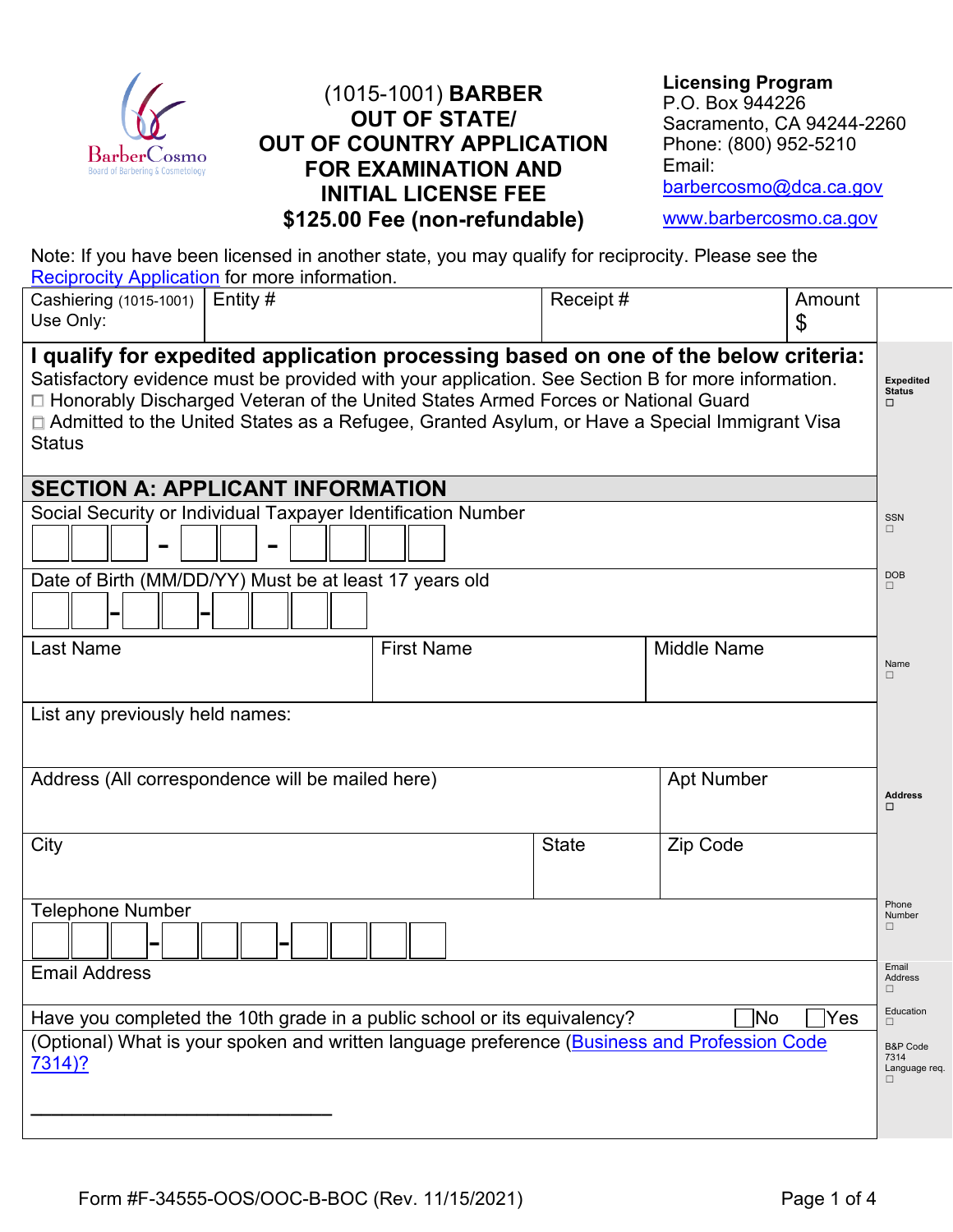|    | <b>SECTION B: BACKGROUND INFORMATION</b>                                                                                                                                                                                                                                  |                         |                                          |  |
|----|---------------------------------------------------------------------------------------------------------------------------------------------------------------------------------------------------------------------------------------------------------------------------|-------------------------|------------------------------------------|--|
| 1. | Have you ever been convicted of or pled no contest to, a violation<br>of any law of the United States, in any state, local jurisdiction, or<br>any foreign country?<br>If yes, attach a completed Disclosure Statement Regarding                                          | $\Box$ Yes<br>$\Box$ No | Convictions<br>with docs<br>П            |  |
|    | Criminal Pleas/Convictions form. If needed, the Board will request<br>more information.                                                                                                                                                                                   |                         |                                          |  |
| 2. | Have you ever had any professional or vocational license or<br>application denied, suspended, revoked, placed on probation or<br>other disciplinary action taken by this or any other governmental<br>authority in this state or any other state, or any foreign country? | $\Box$ Yes              | Disciplinary<br>Action<br>with docs<br>П |  |
|    | If yes, attach a completed Disclosure Statement Regarding<br>Disciplinary Action form. If needed, the Board will request more<br>information.                                                                                                                             | $\Box$ No               |                                          |  |
|    | Do you hold any license(s) with a California Board?                                                                                                                                                                                                                       |                         |                                          |  |
| 3. | If yes, License Number(s):<br>$\overline{\phantom{a}}$ . If                                                                                                                                                                                                               | $\Box$ Yes              | <b>CA Licenses</b><br>П                  |  |
|    | the name on your other license(s) does not match the name on<br>this application, submit a Change of Name form with the required<br>documentation with this application.                                                                                                  | $\Box$ No               |                                          |  |
| 4. | Were you admitted to the United States as a Refugee, Granted<br>Asylum, or Have a Special Immigrant Visa Status?                                                                                                                                                          | $\Box$ Yes              | $\Box$ Asylum/<br>Refugee Docs           |  |
|    | If yes, please include a copy of documentation that shows the<br>correct status.                                                                                                                                                                                          | $\square$ No            |                                          |  |
|    | Have you served as an active military member and have been<br>honorably discharged from the United States Armed Forces or are                                                                                                                                             |                         |                                          |  |
| 5. | you currently serving in the military and are requesting this<br>application be expedited?                                                                                                                                                                                | $\Box$ Yes              | Military<br>with docs<br>П               |  |
|    | If yes, attach a copy of your DD214, discharge papers, or current<br>orders.                                                                                                                                                                                              | $\Box$ No               |                                          |  |
| 6. | Are you a spouse or registered domestic partner of an active<br>military member and are requesting this application be expedited?<br>If yes, attach a copy of your certificate of marriage or domestic                                                                    | $\Box$ Yes              |                                          |  |
|    | partnership and a copy of your spouse's or domestic partner's<br>current military ID and verification of their active duty status.                                                                                                                                        | $\Box$ No               |                                          |  |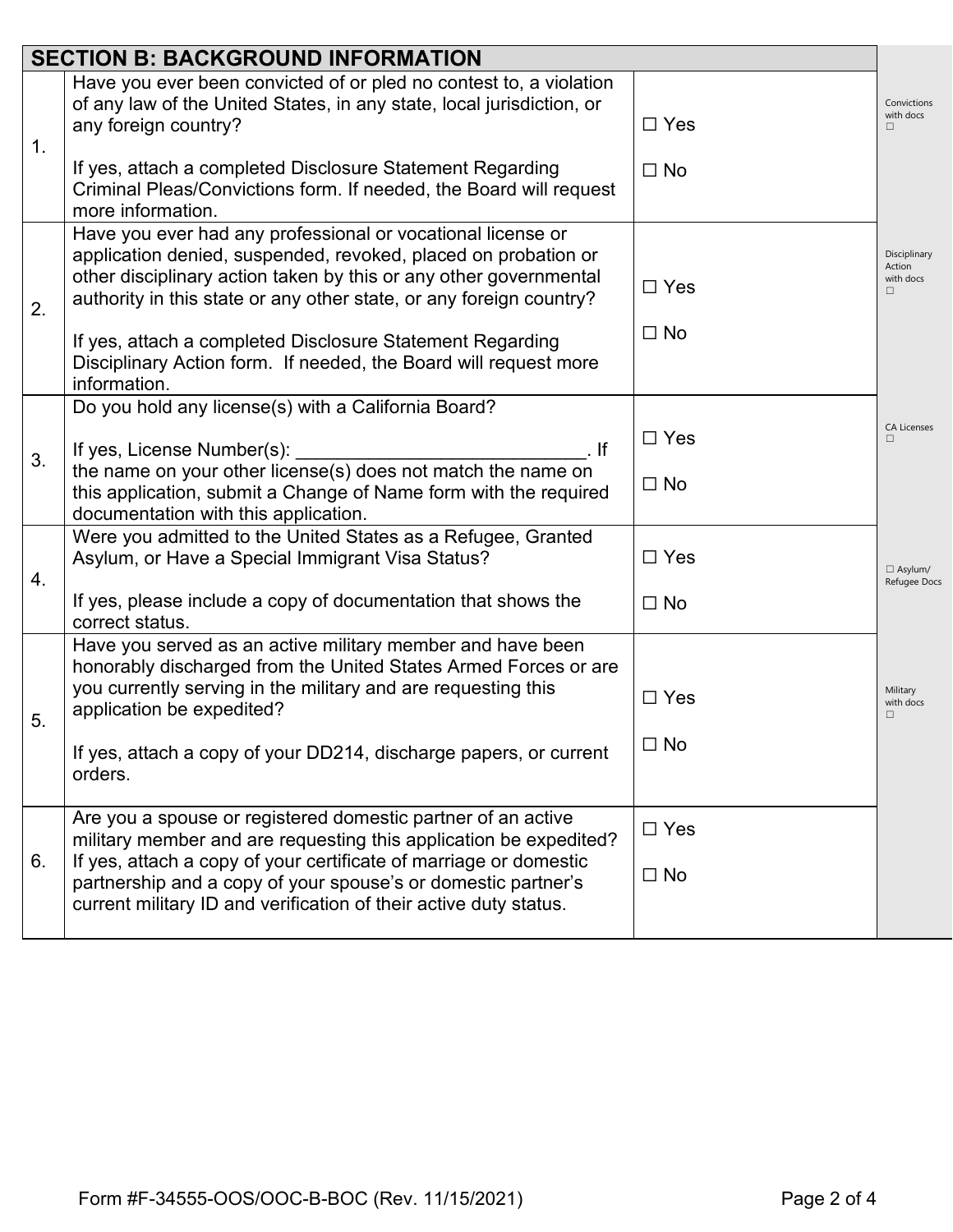| <b>SECTION C: QUALIFICATIONS</b>                                                                                                                                                                                                                                                                               |                                                  |  |  |  |
|----------------------------------------------------------------------------------------------------------------------------------------------------------------------------------------------------------------------------------------------------------------------------------------------------------------|--------------------------------------------------|--|--|--|
| Please look at the list of possible types of out of state/country qualifications. Pick which is applicable<br>to you and be sure to complete and turn in the required paperwork with your application. Based on<br>your responses, the Board could ask for more documentation to substantiate your experience. | One set of<br>qualifications<br>picked<br>$\Box$ |  |  |  |
| I have been licensed in another state/country and want to use experience and education to                                                                                                                                                                                                                      |                                                  |  |  |  |
| qualify for an exam:                                                                                                                                                                                                                                                                                           |                                                  |  |  |  |
| State/Country:____________License held:____________________License number:___________                                                                                                                                                                                                                          |                                                  |  |  |  |
| $\Box$ Optional- Certification letter from state/country I am/have been licensed in                                                                                                                                                                                                                            |                                                  |  |  |  |
| □Form B: Out-of-State/Country Applicant School Training Record                                                                                                                                                                                                                                                 |                                                  |  |  |  |
| □Form C: Out of State/Country Affidavit of Experience (may submit only this form if using experience<br>alone to qualify for exam)                                                                                                                                                                             |                                                  |  |  |  |
| I have been licensed in another state/country and want to only use my education to qualify for<br>exam:                                                                                                                                                                                                        |                                                  |  |  |  |
| State/Country:____________License held:____________________License number:________                                                                                                                                                                                                                             |                                                  |  |  |  |
| □Form B: Out-of-State Applicant School Training Record<br>□ Optional- Certified School Transcripts                                                                                                                                                                                                             |                                                  |  |  |  |
| I have completed education in another state/country but have not been licensed                                                                                                                                                                                                                                 |                                                  |  |  |  |
| □Form B: Out-of-State Applicant School Training Record                                                                                                                                                                                                                                                         |                                                  |  |  |  |
| $\Box$ Optional- Form C: Affidavit of Experience (if your country does not require a license to practice)                                                                                                                                                                                                      |                                                  |  |  |  |
| My training comes from the military:<br>$\Box$ An authenticated statement from the military reservation verifying the employment if employed on a<br>military reservation to practice any profession licensed                                                                                                  |                                                  |  |  |  |
| □Verification of Military Experience and Training (V-Met) records                                                                                                                                                                                                                                              |                                                  |  |  |  |
| <b>SECTION D: EXAM INFORMATION</b>                                                                                                                                                                                                                                                                             |                                                  |  |  |  |
| <b>Exam Language Preference</b>                                                                                                                                                                                                                                                                                | Exam info                                        |  |  |  |
| $\Box$ Vietnamese<br>$\Box$ Spanish<br>$\Box$ English<br>Korean<br>$\Box$                                                                                                                                                                                                                                      | selected<br>$\Box$                               |  |  |  |
| Translated into the most universal or neutral version of each language to be acceptable to the widest<br>possible audience.                                                                                                                                                                                    |                                                  |  |  |  |
|                                                                                                                                                                                                                                                                                                                |                                                  |  |  |  |
|                                                                                                                                                                                                                                                                                                                |                                                  |  |  |  |
|                                                                                                                                                                                                                                                                                                                |                                                  |  |  |  |
|                                                                                                                                                                                                                                                                                                                |                                                  |  |  |  |
|                                                                                                                                                                                                                                                                                                                |                                                  |  |  |  |
|                                                                                                                                                                                                                                                                                                                |                                                  |  |  |  |
|                                                                                                                                                                                                                                                                                                                |                                                  |  |  |  |
|                                                                                                                                                                                                                                                                                                                |                                                  |  |  |  |
|                                                                                                                                                                                                                                                                                                                |                                                  |  |  |  |
|                                                                                                                                                                                                                                                                                                                |                                                  |  |  |  |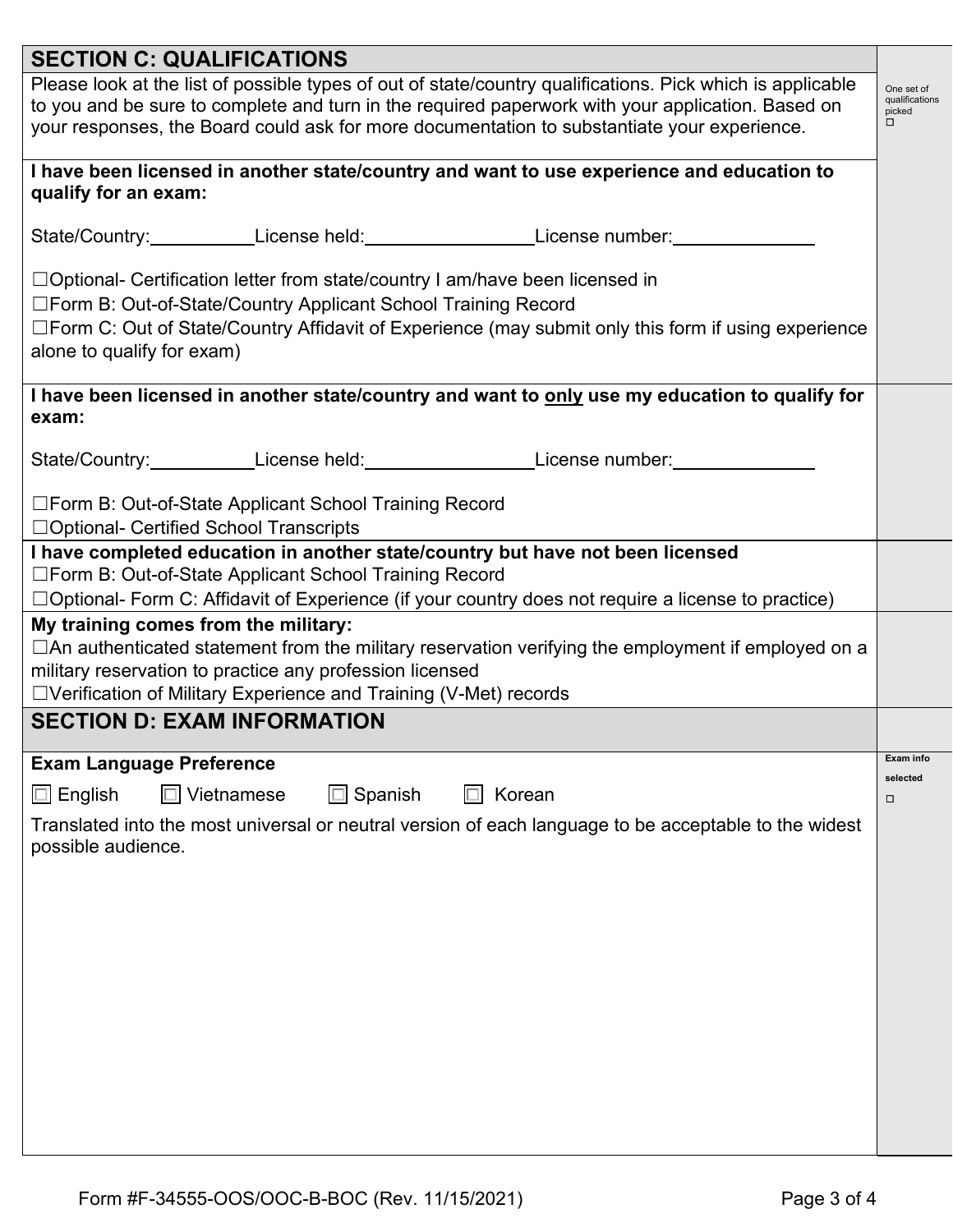# **SECTION E: INTERPRETER AND ACCOMMODATIONS**

If you require an interpreter or accommodation, the appropriate **forms must be submitted with this exam application**. Failure to submit the forms at the same time may result in your exam being scheduled without your request. Incomplete forms may result in your exam being scheduled without your request.

 $\Box$ I am requesting the use of interpreter

Interpreter: If you do not speak and read one of the language preferences above, attach a completed Interpreter or Interpreter/ Model Forms G & H with this application [\(https://barbercosmo.ca.gov/forms\\_pubs/forms/interpreter.pdf\)](https://barbercosmo.ca.gov/forms_pubs/forms/interpreter.pdf).

☐I am requesting a Reasonable Accommodation

Reasonable Accommodation: If you require reasonable accommodation to take the exam, attach a completed Request for Reasonable Accommodation form with this application [\(https://barbercosmo.ca.gov/forms\\_pubs/forms/ada\\_req\\_accom.pdf\)](https://barbercosmo.ca.gov/forms_pubs/forms/ada_req_accom.pdf).

# **SECTION F: APPLICANT CERTIFICATION**

I certify that I have read and understand the information, **Know Your Workers' Rights**, provided by the Board of Barbering and Cosmetology at

[https://www.barbercosmo.ca.gov/consumers/workers\\_rights.shtml.](https://www.barbercosmo.ca.gov/consumers/workers_rights.shtml) I have read and understand the laws and regulations pertaining to this profession in California

☒Certification [https://www.barbercosmo.ca.gov/laws\\_regs/index.shtml.](https://www.barbercosmo.ca.gov/laws_regs/index.shtml) I certify under penalty of perjury under the laws of the State of California that all statements furnished in connection with this application are true and accurate.

| Signature | Date |
|-----------|------|
|-----------|------|

Interprete selected and docs included ☐

RA selected and docs included ☐